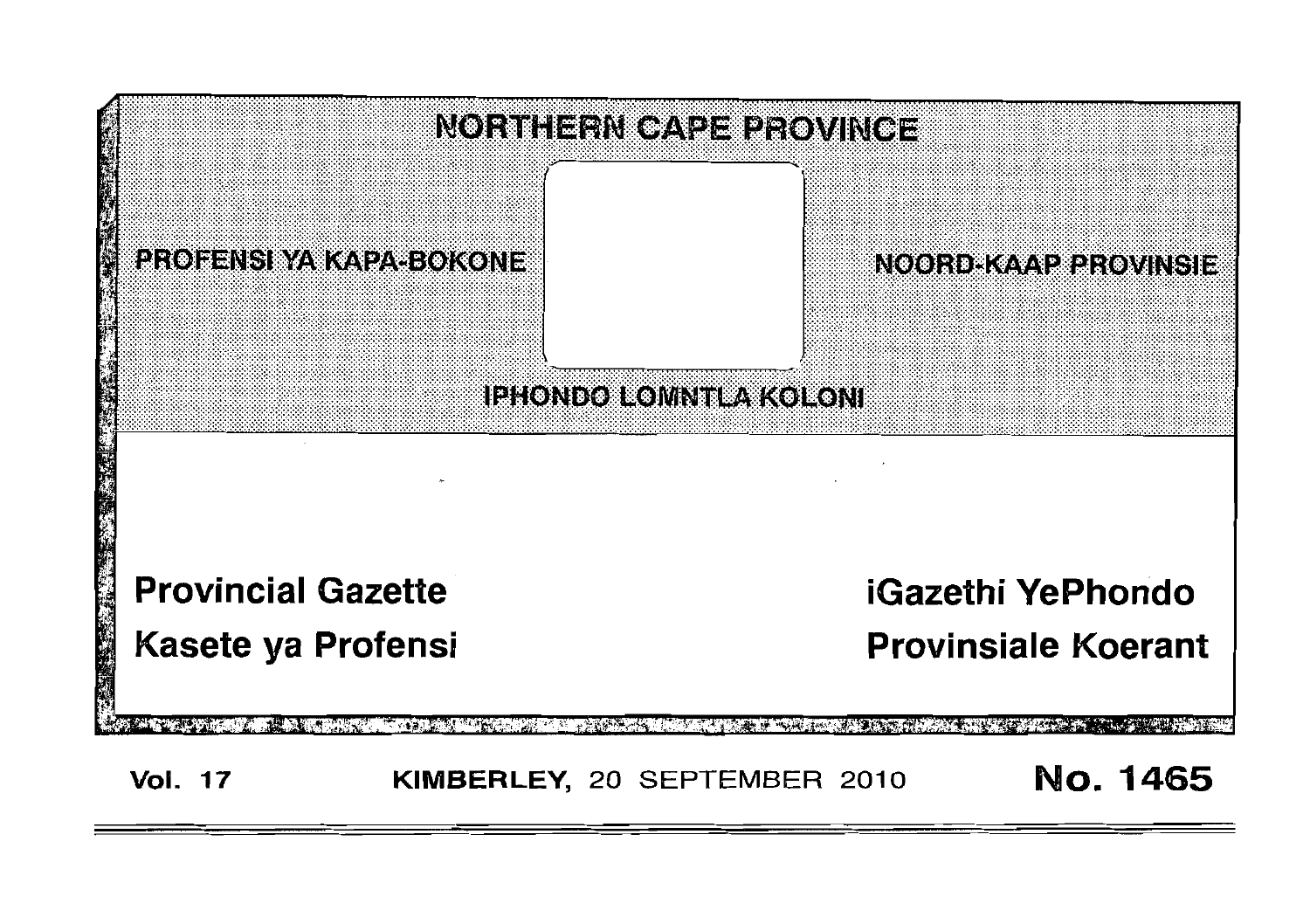#### IMPORTANT NOTICE

The Government Printing Works will not be held responsible for faxed documents not received due to errors on the fax machine or faxes received which are unclear or incomplete. Please be advised that an "OK" slip, received from a fax machine, will not be accepted as proof that documents were received by the GPW for printing. If documents are faxed to the GPW it will be the sender's responsibility to phone and confirm that the documents were received in good order.

Furthermore the Government Printing Works will also not be held responsible for cancellations and amendments which have not been done on original documents received from clients.

#### CONTENTS • INHOUD

| No. |                                                                                                                                                                                                                                                       | Page<br>No. | Gazette<br>No. |  |
|-----|-------------------------------------------------------------------------------------------------------------------------------------------------------------------------------------------------------------------------------------------------------|-------------|----------------|--|
|     | MUNICIPAL NOTICE • MUNISIPALE KENNISGEWING                                                                                                                                                                                                            |             |                |  |
|     | Municipal Ordinance (20/1974): Sol Plaatje Municipality: Closure of public places: Erven 13421 and 13422,                                                                                                                                             |             | 1465           |  |
|     | $7 - M$ upicinele Ordennessia (00/1074), O-1 Dissis $M_{\text{eff}}$ is $M_{\text{eff}}$ of $M_{\text{eff}}$ . The contract of the contract of the contract of the contract of the contract of the contract of the contract of the contract of the co |             |                |  |

7 Munnansie (20/1974): Sol Plaatje Munisipaliteit: Sluiting van publieke plekke: Erwe 13421 en 13422, Kimberley ...................................................................................................................................................................... . 3 1465